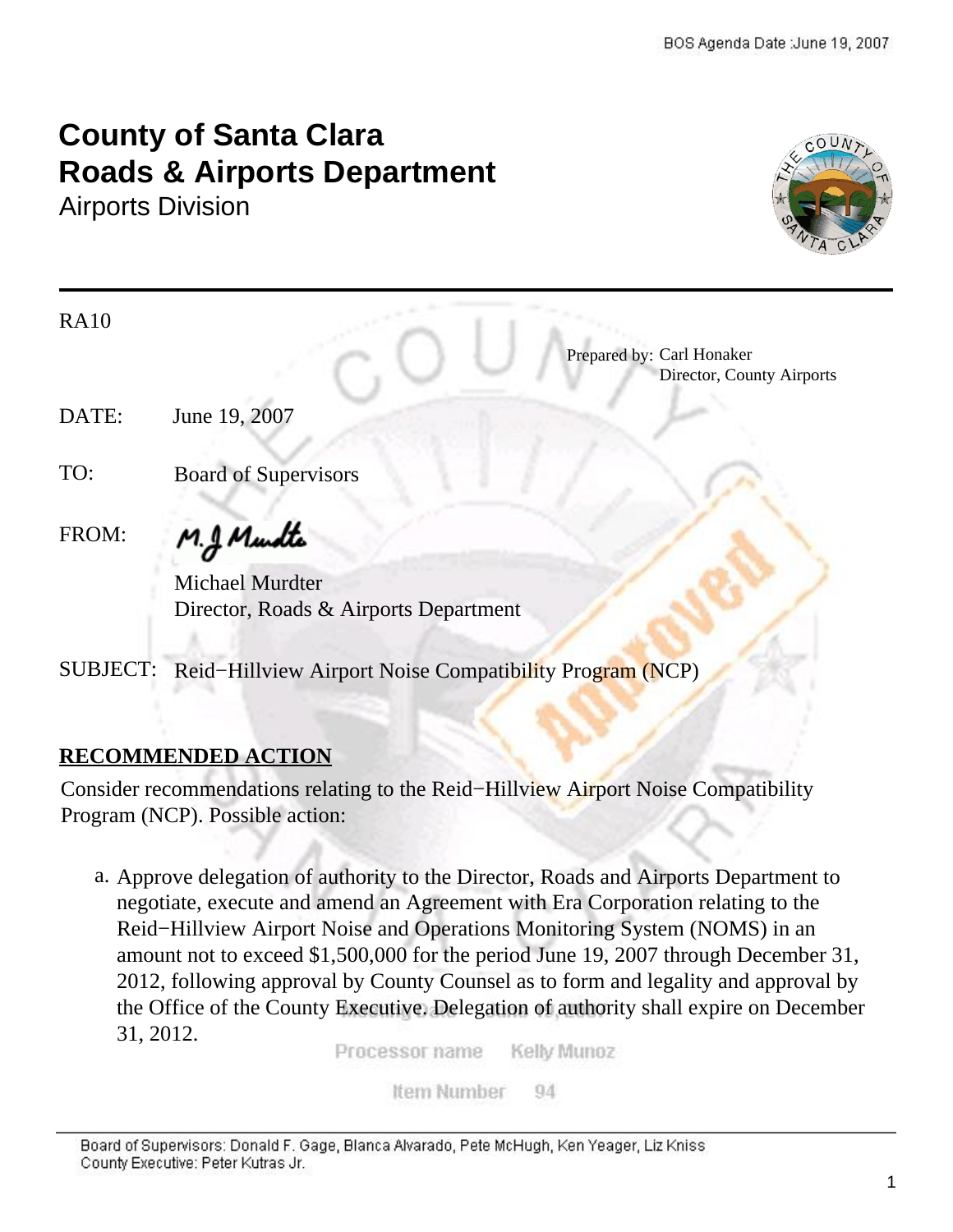b. Approve delegation of authority to the Director, Roads and Airports Department to execute all documents related to initial and supplemental grant funding from the Federal Aviation Administration (FAA) in the amount of \$450,000 for the acoustical treatment of seven homes within the 65dB CNEL noise contour surrounding Reid−Hillview Airport, including a cooperative agreement with the City of San Jose relating to execution of the grant under the Mineta San Jose International Airport acoustical treatment program, following approval by County Counsel as to form and legality and the Office of the County Executive. Delegation of Authority shall expire on December 31, 2008.

## **FISCAL IMPLICATIONS**

There is no impact to the County General Fund. Sufficient funding for the NOMS is included in the FY 2007 Airport Enterprise Fund Budget. Action to appropriate revenue and expenditures related to the acoustical treatment project will be agendized for Board consideration after execution of the grant documents.

# **CONTRACT HISTORY**

On November 14, 2006 the Board of Supervisors authorized staff to issue a Request for Proposals (RFP) related to procurement and installation of the NOMS.

# **REASONS FOR RECOMMENDATION**

The Noise Control and Land Use Compatibility Planning Study conducted for Reid Hillview Airport (RHV) produced a Noise Compatibility Program (NCP) consisting of 33 measures to mitigate noise−related incompatibilities between the airport and the surrounding community. Procurement and installation of a Noise and Operations Monitoring System (NOMS) and the acoustical treatment of the seven homes inside the 65dB Community Noise Equivalent Level (CNEL) noise contour were two of the highest priority and highest cost elements of the NCP.

> Meeting Date June 19, 2007

Noise and Operations Monitoring System (NOMS)

Kelly Munoz

Item Number 94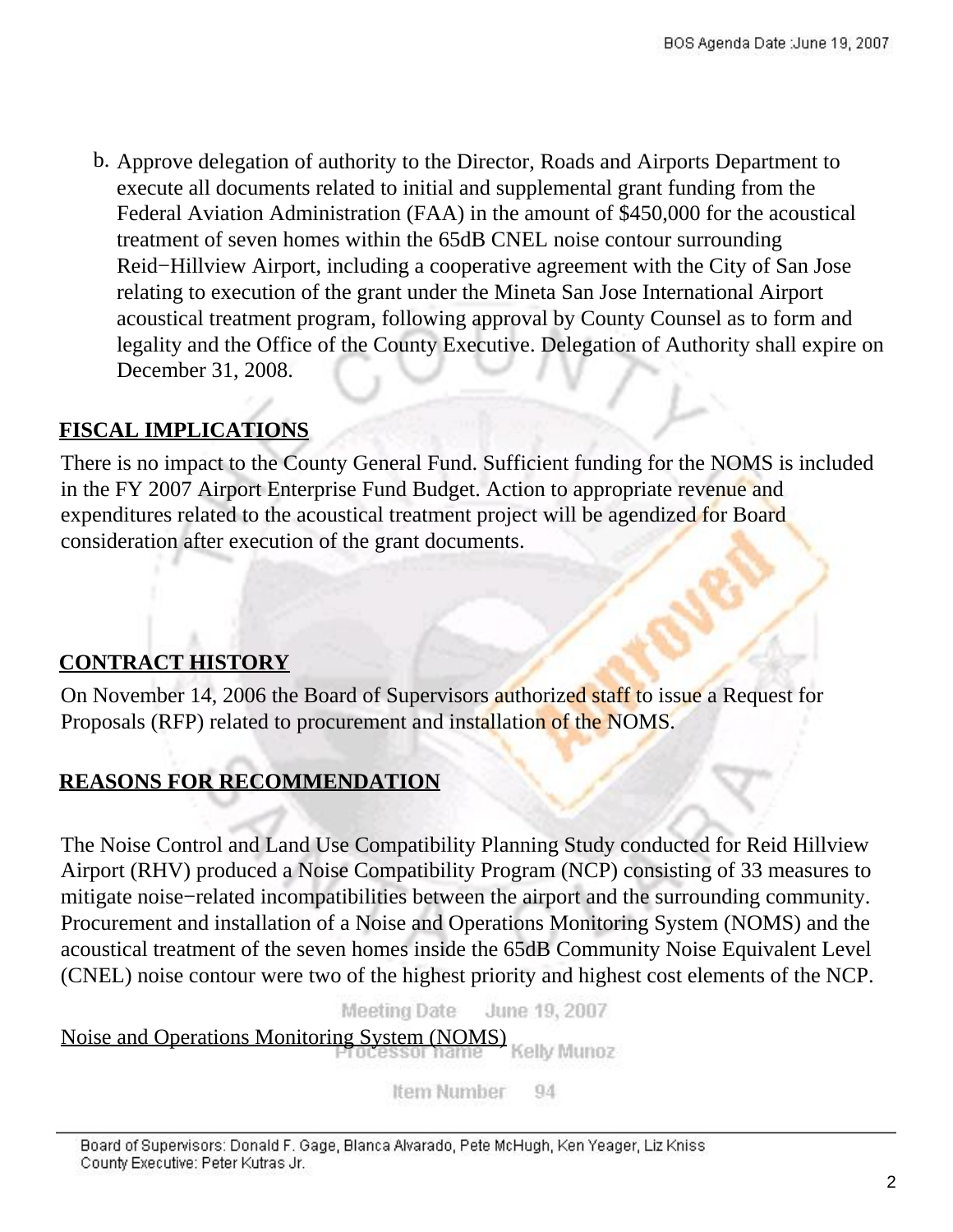The NOMS includes the placement of noise monitors around the airport to record the noise levels of aircraft approaching, departing or flying in the pattern around the airport. A flight tracking system will monitor the position and altitude of aircraft in the vicinity of the airport. The data from these monitors will be gathered by a central computer system in the airport terminal building to correlate the noise directly with the flight path of aircraft monitored by the NOMS system. The system will also record radio transmissions between aircraft and the FAA air traffic control tower.

The combination of noise monitors coupled with a flight tracking system will provide staff with the tools necessary to accurately identify and track noise incidents and thereby make the airport noise hotline a meaningful resource for the surrounding community. With the ability to correlate community noise complaints with specific noise events, complaints can be investigated much more thoroughly, appropriate action taken and meaningful feedback provided to the caller. The system will also enhance staff's ability to work with airport users in ongoing efforts to reduce aviation noise impacts on the surrounding community.

The Board has previously authorized staff to execute grant documents related to FAA funding for the NOMS and to issue the Request for Proposals (RFP), which included a template of the prospective contract between the County and the selected proposer. Proposals were received from two qualified firms, Era Corporation and Lochard Corporation. After extensive review of the proposals and a presentation by both firms to an evaluation panel consisting of airports staff and outside noise program experts, the proposal from Era Corporation was rated the highest based on the established scoring criteria. The recommended delegation of authority to staff would allow for the expeditious negotiation and execution of a contract with Era Corporation and facilitate the subsequent procurement and installation of the NOMS.

#### Acoustical Treatment Program

The FAA has indicated to the Department that funding for the acoustical treatment of the seven homes inside the RHV 65 CNEL contour may be available this fiscal year. However, it is unknown when a grant offer might be received and how much time the FAA will allow the County to execute the grant documents. In order to ensure that the County may avail itself of any potential grant funding that may be offered during the upcoming gap in scheduled Board meetings, the Department recommends that the Board delegate authority to staff to take all

> Ifem Number 94

Board of Supervisors: Donald F. Gage, Blanca Alvarado, Pete McHugh, Ken Yeager, Liz Kniss County Executive: Peter Kutras Jr.